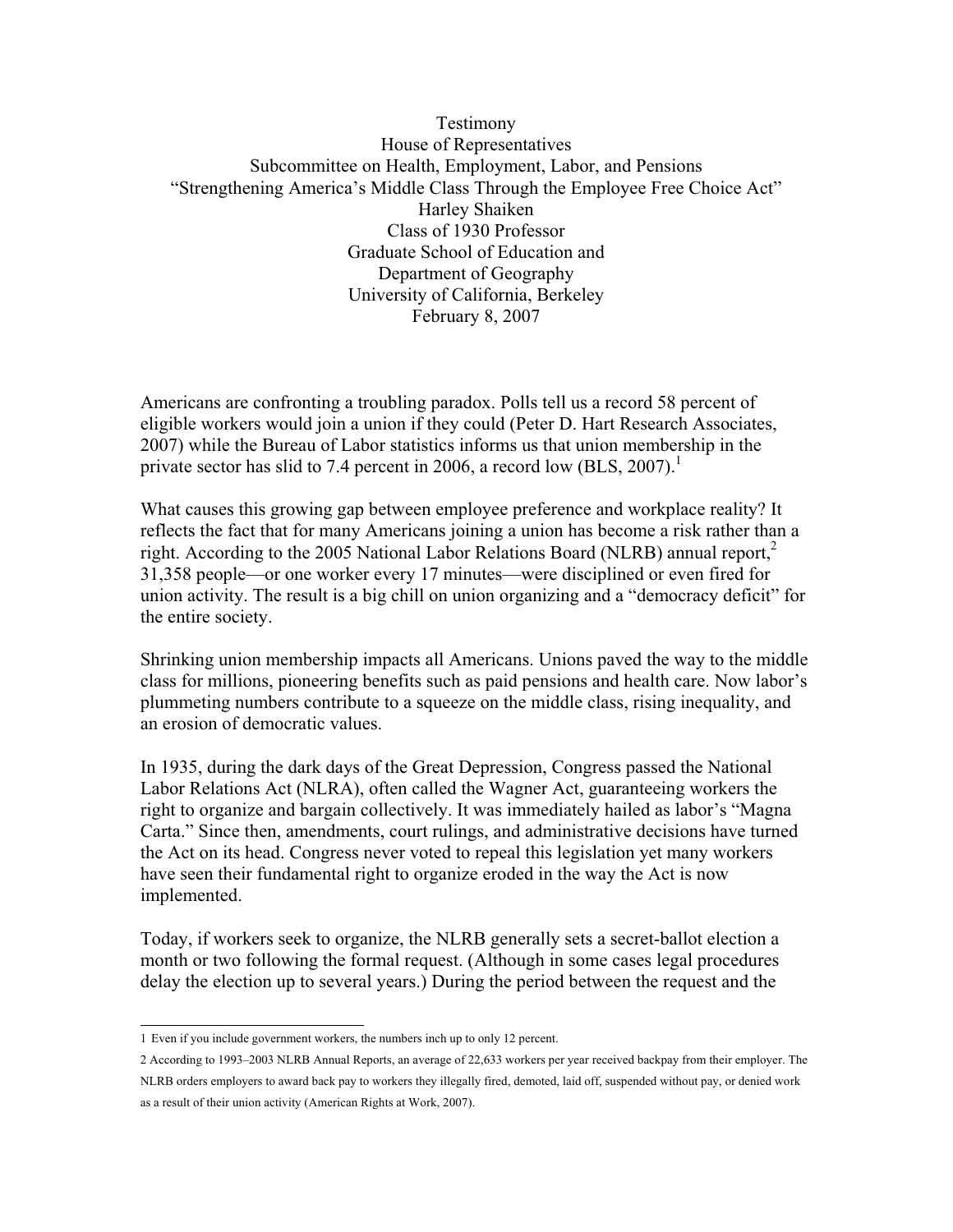election, the company retains overwhelming power to influence the outcome of the vote. According to *Fortune* magazine, "workers are routinely fired or discriminated against for supporting unions, most employers hire anti-union consultants to block organizing drives and some go so far as to close down work sites when employees vote for a union" (Gunther, 2006). Penalties are virtually nonexistent for violating workers' diminished rights by, for example, firing individuals for union activity. It's not just that the playing field is tilted against organizing; unions are barred from the stadium.

Nonetheless, you might say, "What's undemocratic about a secret-ballot election?" The secret-ballot is appropriately considered sacred in a democracy, but it requires a democratic context to be meaningful. Today, NLRB-supervised elections often take place in highly coercive environments. As a result, they approximate plebiscites in a dictatorship rather than a functioning democracy. The votes may be counted honestly, but the outcome ratifies the inequitable atmosphere in which the vote occurs.

The Employee Free Choice Act (EFCA) seeks to provide a more democratic context. What the Act does is simple: it allows workers to form a union if a majority of employees in a workplace sign up for one. In addition, it provides meaningful penalties for violating workers' rights and insures that collective bargaining results if workers choose a union. The Act restores balance to a system that currently is driven by aggressive employers, anti-union consultants, coercion, and fear.

Two broad themes run through this testimony: first, declining unions fuel "the Great Disconnect"-rising productivity decoupled from wages and, second, more robust unions contribute to a "High Road Competitiveness" a more broadly shared prosperity that benefits working families as well as consumers and shareholders.

#### **The Great Disconnect**

These are tough times for America's working families. During a period of robust economic growth, record profits, and the fastest sustained productivity increases since the 1950s, only a thin slice at the top of the economic heap is enjoying higher living standards.

We are living through a period that might best be termed the "Great Disconnect" since the economy is growing and wages are flattening. The good news is that productivity expanded by a healthy 20 percent between 2000 and 2006 (Mishel, 2006 :2); the bad news is that most of this has bypassed workers. Real wages, Larry Mishel tells us, whether we're talking about a median worker or a college graduate, will have edged up about 2 percent as a spillover from the late  $1990s$  (Ibid).<sup>3</sup> Between 1966 and 2001 only the top 10 percent of taxpayers scored increases in real labor income per hour that kept up with productivity growth, according to economists Ian Dew-Becker and Robert J. Gordon. "The bottom 90 percent of the income distribution fell behind or even were left

<sup>3</sup> Productivity rose 33.4 percent during the 1995–2005 period, making the economic pie substantially larger. Most of this growth, however, did not find its way into paychecks. The typical worker saw health and pension benefits rise by about half the rate of productivity growth and wages increase only one-third that rate between 1995–2005 (Mishel 2007: 112-113).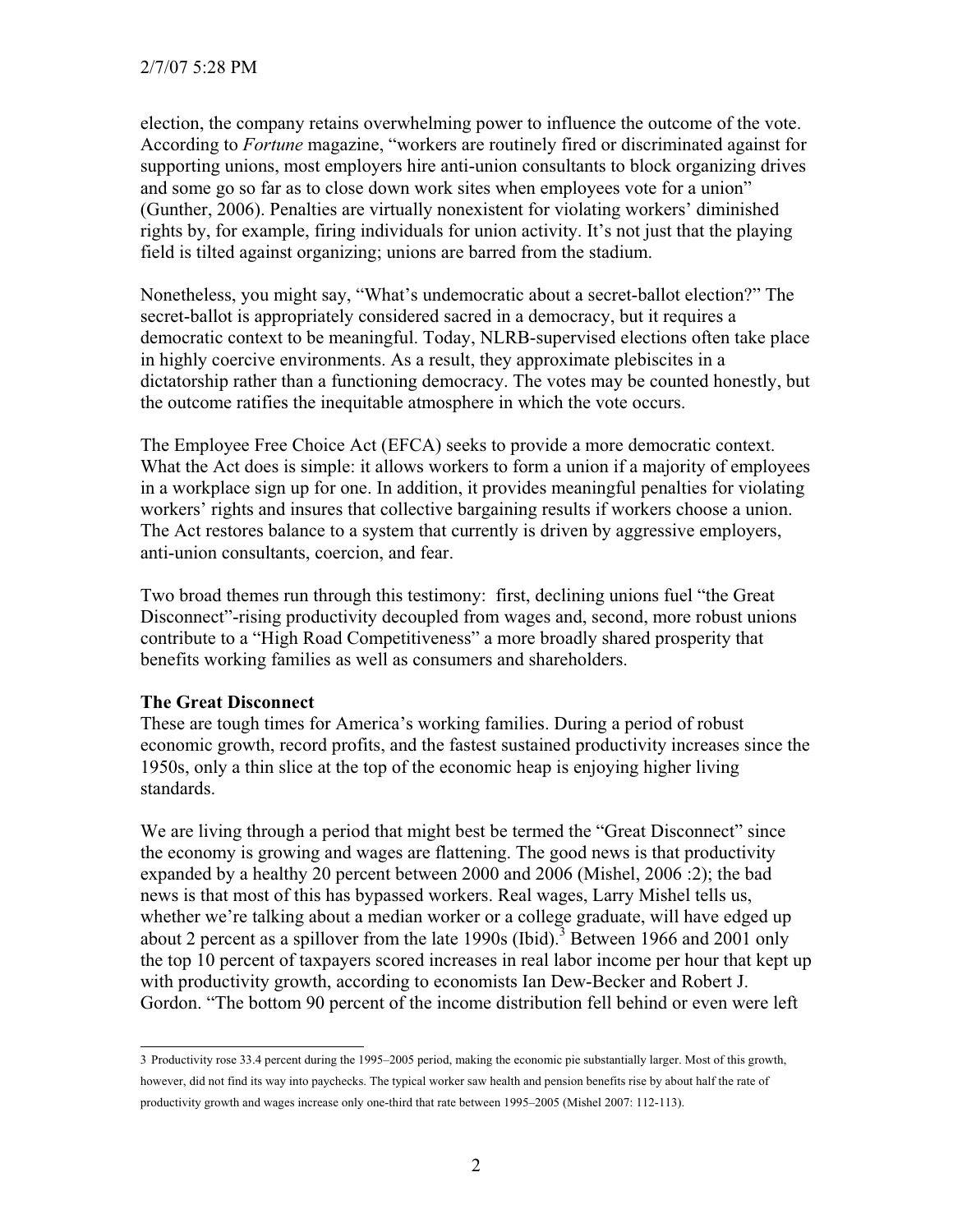out of the productivity gains entirely" (2005: 78). While life has been good at the top, more recently it has become absolutely regal at the very top. Dew-Becker and Gordon found that "the top one-tenth of one percent of the income distribution earned as much of the real 1997–2001 gain in wage and salary income *as the bottom 50 percent"* (2005: 59). This income distribution is so extreme that even the top 1 percent feel they are among the dispossessed. It's hardly a surprise that *The Economist* magazine noted in summer 2006 that "Growth is fast, unemployment is low and profits are fat… [Yet] only one in four Americans believes the economy is in good shape. While firms' profits have soared, wages for the typical worker have barely budged" (2006).

During the first five years of the Bush administration, U.S. firms expanded their share of the economy more rapidly than during any period since World War II. Profits stemming from current production as a share of national income have jumped from 7 percent in mid-2001 to 12.2 percent at the beginning of 2006, the highest increase since data collection began in 1947 (Swan & Guerrera, 2006).

Business analysts across the political spectrum now widely acknowledge that the link between a strong economy and middle class hopes is broken. Henry Paulson, President Bush's Treasury Secretary, admitted in August 2006 that "amid this country's strong economic expansion, many Americans simply aren't feeling the benefits" (Paulson). Paul Krugman concurred, stating "all indicators of the economic status of ordinary Americans—poverty rates, family incomes, the number of people without health insurance—show that most of us were worse off in 2005 than we were in 2000, and there's little reason to think that 2006 was much better" (Krugman,  $2006^a$ : 48).

Even President Bush has commented on the situation recently. "I know some of our citizens worry about the fact that our dynamic economy is leaving working people behind," the President stated. "We have an obligation to help ensure that every citizen shares in this country's future. The fact is that income inequality is real; it's been rising for more than 25 years" (January 31, 2007).

Compare today's Great Disconnect to the period spanning the Great Depression and World War II, a period Goldin and Margo referred to as the "Great Compression." This earlier period was characterized by wages that rose with productivity growth and declining inequality. One major difference between the Great Compression and the Great Disconnect is the trend in union membership. As Paul Krugman points out "government policies and organized labor combined to create a broad and solid middle class" (Krugman 2006<sup>b</sup>: 46). Needless to say, the bargaining clout of unions when they represent almost one out of every three workers—as they did soon after World War II—is far greater than when they represent fewer than one out of every eight workers. As a result, Krugman tell us, "we're seeing the rise of a narrow oligarchy: income and wealth are becoming increasingly concentrated in the hands of a small, privileged elite" (Krugman, 2006).

The decline of the labor movement exacerbates income inequality not only directly but also because it diminishes the role of unions in shaping public policy. For example, partly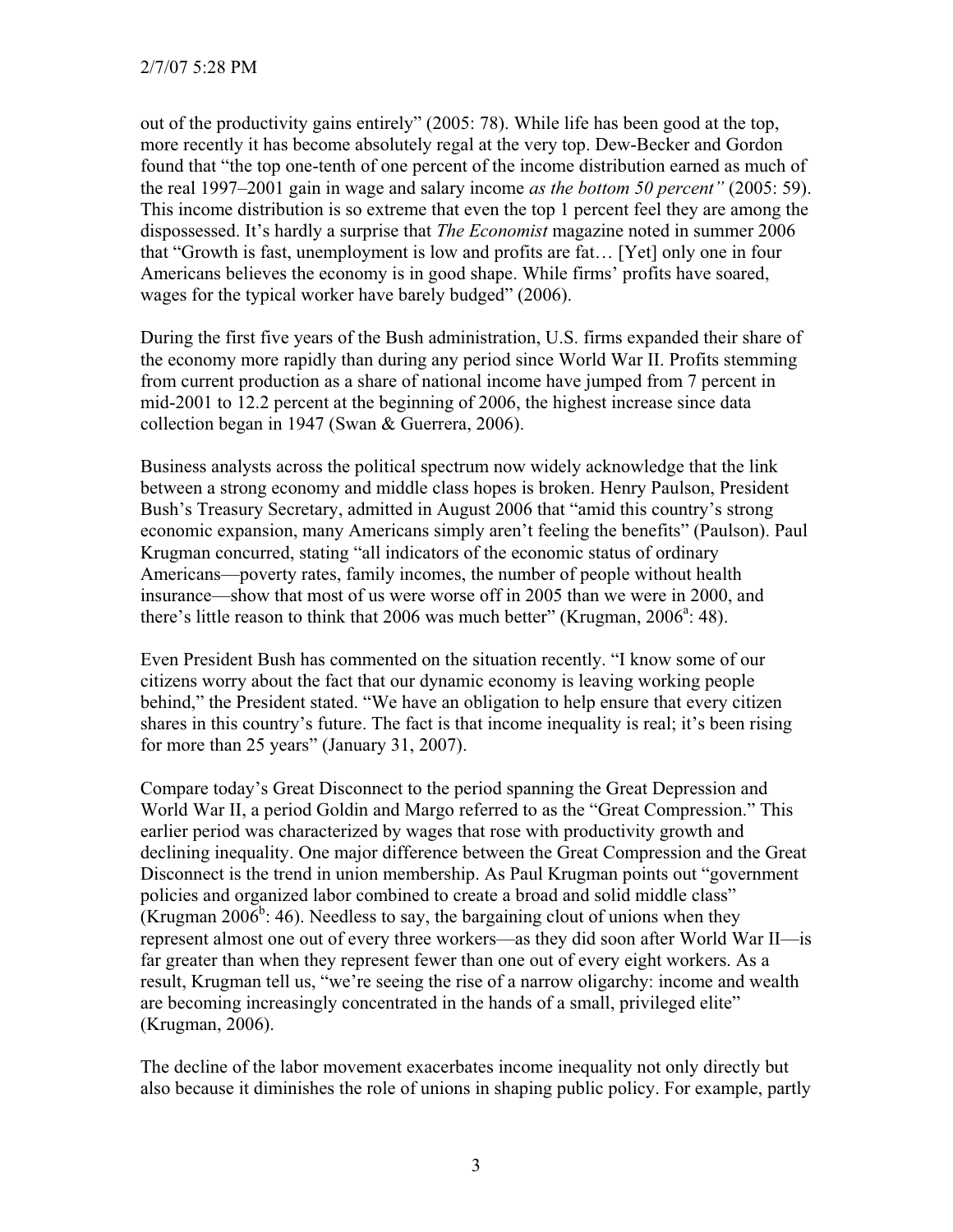as a result of labor's diminished clout, an increase in the minimum wage has been blocked in recent years. Tax policy, to take a second example, has favored the rich, leading to smaller revenues to invest in health care, education, and other public programs that benefit the middle class. A stronger labor movement would have produced different tax and spending policies.

Alan Greenspan, in testimony before Congress on July 21, 2005 noted that growing inequality of income and wealth are "very disturbing." He added that "…a free market democratic society is ill-served by an economy in which the rewards of that economy [are] distributed in a way which too many of our population do not feel is appropriate...] think it is a major issue in this country." For those who don't remember the 1920s, we are bringing back that decade's income distribution.

#### **Unions—The Folks that Brought You the Middle Class**

 "Unions," the bumper sticker goes, "the folks that brought you the weekend." In fact, unions brought America its first broad middle class. Even today, union wages are higher and benefits more extensive than in comparable nonunion workplaces. Union members enjoy higher compensation directly, but the far larger nonunion sector benefits as well. Unions' influence on wages is felt most strongly by workers at the bottom and middle of the wage scale, where it also narrows the historic gaps associated with race and ethnicity. As union membership slides, however, both unions' ability to raise wages for their members and spin-off benefits for nonunion workers erode, wiping out the middle class dreams of many Americans.

Bureau of Labor Statistics data indicate a union wage advantage of 28.1 percent for wages and 43.7 percent for total compensation—wages and benefits (Mishel et al., 2007: 181). Another analysis that controls for factors such as experience, industry, education, and region shows a smaller but still significant 14.7 percent union premium (Ibid.) This second study records a higher union premium for African Americans (20.3 percent), Hispanics (21.9 percent), and Asians (16.7 percent) (Ibid.).

Union gains flow to nonunion workers, particularly in industries with high union density. Simply put, employers match what unions win to avoid unionization. Farber (2002, 2003) found that the overall impact on nonunion wages—the combined extra gains that all nonunion workers receive—approaches the total gains for union members, a major boost for consumer demand throughout the economy (Mishel and Walters, 2003: 10). The corollary is that as unions decline so does this payout. According to Farber (2002: 1), "more than half of the decline in the average wage paid to workers with a high school education or less can be accounted for by the decline in union density."

The story is similar for employee benefits, an area in which unions played a pioneering role. Two features characterize the union advantage for benefits: a higher percentage of unionized workers are covered, and they receive richer benefits than in the nonunion sector. Take health care: 28.2 percent more unionized workers are covered, and they receive 15.6 percent higher coverage for families (Mishel et al., 2007:184). The story for pensions is similar: 53.9 percent more union workers are covered, and their employers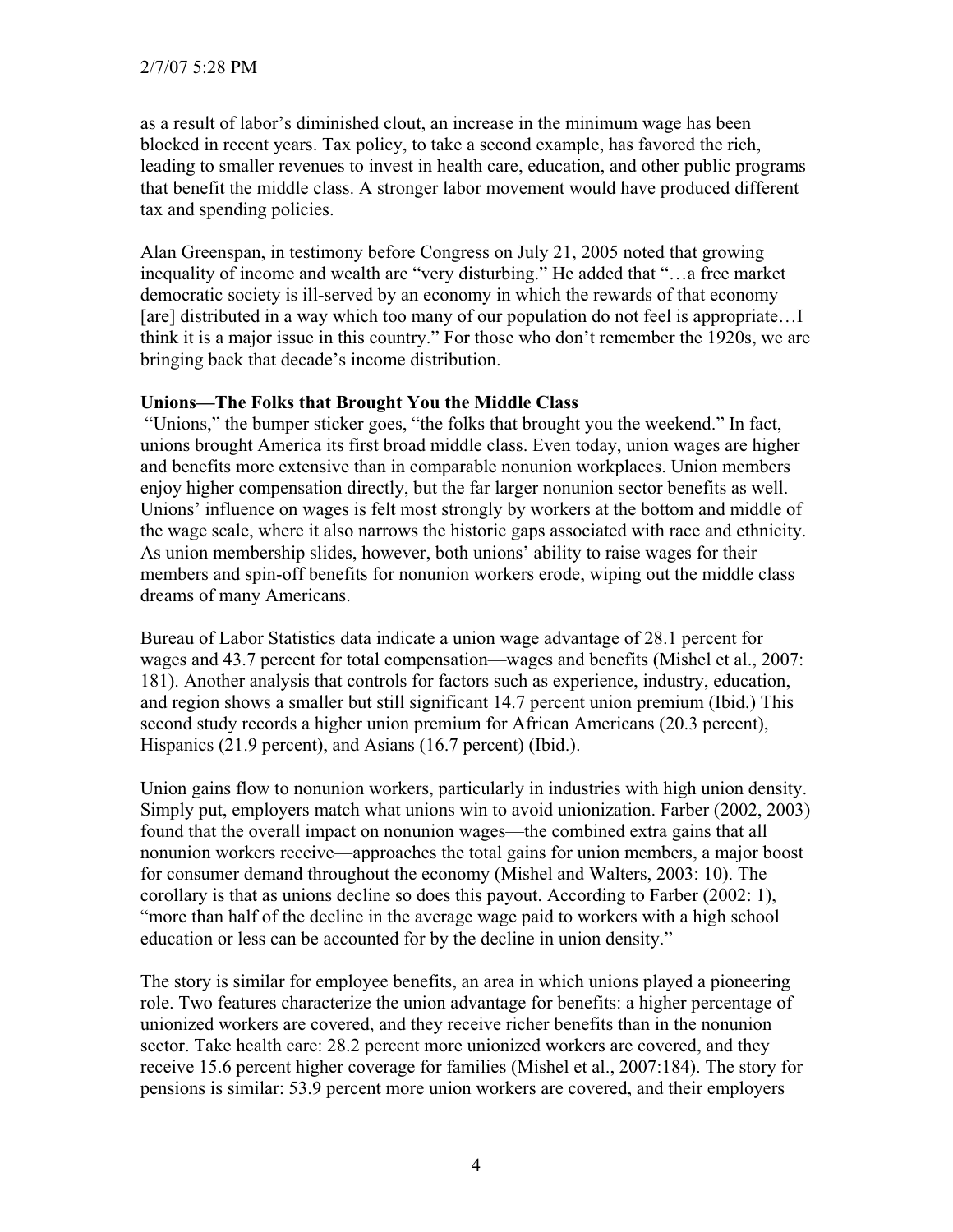spend 36.1 percent more on the generally preferred defined-benefit plans<sup>4</sup> (Ibid). As union density slips, so do worker benefits. Over the period 1983–97 the proportion of workers receiving employer-provided health insurance slid by 8.3 percentage points to 62.8 percent, and the drop in union density explains about 20 percent of this decline (Buchmueller et al., 1999: 8).

Unions are particularly important for those stuck at the bottom of the wage scale. "Because unions boost workers' bargaining power and help them win a greater share of productivity gains," according to *Business Week,* "any resurgence would give low-wage workers more clout to deal with the effects of factors such as globalization, immigration, and technology" (Conlin and Bernstein, 2004). Blanchflower and Bryson (2003: 30) underscored this claim, finding in their research that "unions are particularly good at protecting the wages of the most vulnerable workers."

Beyond the benefits that show up on a pay stub, unions have helped to weave a broader social safety net that provides security for the middle class. Labor has championed statelevel programs such as Workers' Compensation and Unemployment Insurance. These programs tend to be stronger and more inclusive for all workers—union and nonunion alike—in states where unions are stronger, reflecting the political strength of the labor movement. And research underscores the fact that unionized workers have better access to social safety net programs such as these (Weil, 2003: 15).<sup>5</sup>

#### **High Road Competitiveness**

Few dispute that the union advantage results in organized workers earning more than their nonunion counterparts. Some, however, argue that we can no longer afford this premium in a fiercely competitive domestic and global economy. Competitiveness, however, is linked to productivity, quality, and innovation as well as labor costs. And, when it comes to labor costs, low unit costs are critical, not simply low wages. For example, a worker producing 10 widgets an hour who earns \$20 has a unit labor cost of \$2 a widget; a worker producing 1 widget an hour who earns \$5 has a unit labor cost of \$5 a widget. In this case, higher wages lower labor costs. In fact, higher wages can serve to enhance productivity, quality, and innovation, as well as reducing turnover. The result is a high road path to competitive success that benefits workers and communities as well as shareholders.

5 In the case of unemployment insurance, Budd and McCall (1997) estimate that unionized unemployed workers in blue-collar occupations are 23 percent more likely to receive these benefits than their nonunion counterparts (Mishel and Walters, 2003: 12). A similar situation exists for workers' compensation benefits. "Union workers are far more likely than nonunion workers," Hirsch et al. (1997) write, "to receive benefits from workers' compensation, and the likelihood of a claim is more responsive to differences in benefit levels among union than nonunion workers."

<sup>4</sup> Another study that controls for factors such as sector and establishment size finds that union workers are 18.3 percent more likely to have health insurance and 22.5 percent more likely to enjoy pensions, still a significant premium (Ibid).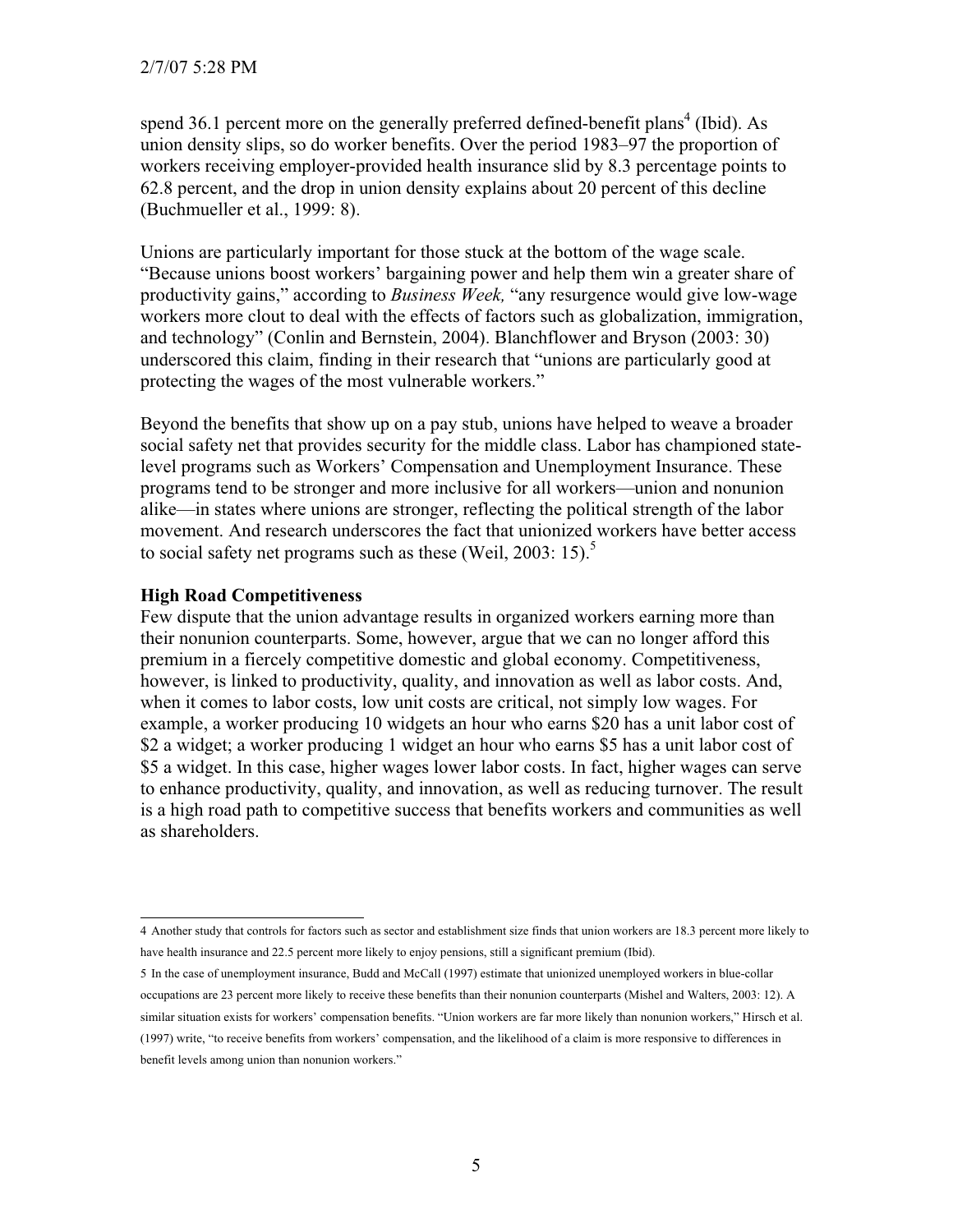Consider the role of productivity. When Henry Ford introduced the assembly line in 1913 in his Highland Park plant near Detroit, productivity shot up. So did costly turnover. In response Ford doubled the prevailing wage in the auto industry in January 1914 to what became the legendary five-dollar day. Many observers, including his competitors, predicted Ford's ruin. Instead, he was able to cut the price of the Model T, pay his workers substantially more, and increase his profits significantly. "A low wage business is always insecure," Ford commented. The five-dollar day "was one of the finest cost cutting moves we ever made" (Raff and Summers, 1986: 3). Ford pioneered the high road to competitive success, but many factors caused American industry to seek exit ramps. It took the rapid rise of unions later in the century to link rising productivity to worker wages more permanently. The result was competitive firms and a growing middle class.

The economics literature indicates that unionization and high productivity often go handin-hand. Fairness on the job and wages that reflect marketplace success contribute to more motivated workers. Belman points out that unions "provide opportunities for firms to better their performance by eliciting greater commitment and information-sharing effort from their employees" (Belman, 2003: 3). Without unions, day-to-day competitive pressures leave workers with quitting as the only option to address serious problems, a costly solution for all concerned. Given the pressures of globalization and competitiveness today, unions have been responsive to increasing productivity and embracing new methods. "If we don't make a profit, we don't have a plant," according to James Kaster, president of UAW Local 1714, representing the famed General Motor's plant in Lordstown, Ohio (Terlip, 2007).

Freeman and Medoff (1984) examined why unionized firms are more productive in *What Do Unions Do*? They found that about one-fifth of the union productivity effect came from reduced turnover. Unions improve communication channels giving workers the ability to improve their conditions short of "exiting." Lower turnover means lower training costs, and the experience of more seasoned workers translates into higher productivity and quality. Moreover, higher compensation focuses the managerial mind: employers need to plan more effectively and focus on better methods.

The real productivity story is best understood in the workplace where the rubber truly hits the road. An innovative employer working with a progressive union can achieve high levels of productivity and quality, pay high wages, and be competitive. Consider four examples from very different industries: auto, retail, telecommunications, and hotels.

The New United Motor Manufacturing (NUMMI) plant—a joint partnership of General Motors and Toyota organized by the United Auto Workers—achieves strong results in a unionized environment (Appelbaum et al, 2000, 7). The plant produces high quality cars and trucks and pays among the highest wages in the domestic auto industry. NUMMI ranked third in 2005 for productivity among small truck assembly plants in North America (Harbour Consulting, 2006). In fact, among car manufacturers overall, two of the top three assembly plants in North America were UAW in 2005 (they ranked one and two), and six of the top ten were represented by the union (Ibid.) The Detroit Three have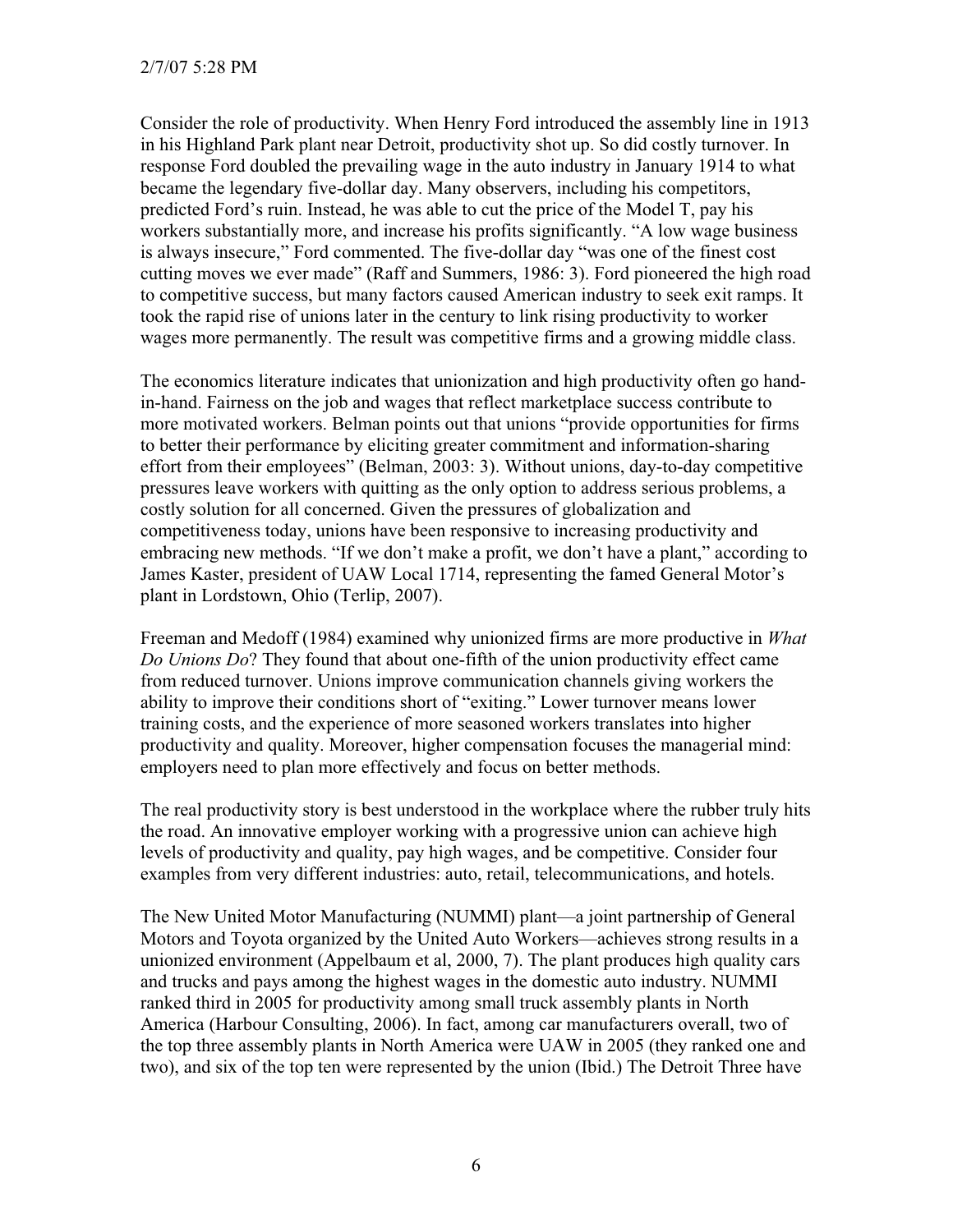more than their share of problems right now, but labor productivity has made major strides.

In retailing, the high-road, partially unionized Costco outperforms the low-road Sam's Club, a Wal-Mart affiliate. Costco's labor costs are 40 percent higher than Wal-Mart's, but nonetheless Costco produced \$21,805 in operating profit per hourly employee in the U.S. in 2005, almost double the \$11,615 generated at Sam's Club (Cascio, 2006: 28, 35). And, Costco sells \$866 per square foot compared to \$525 at Sam's Club. How does Costco do it? "It absolutely makes good business sense," CEO James Sinegal maintains. "Most people agree that we're the lowest-cost provider. Yet we pay the highest wages. So it must mean we get better productivity." Echoing Henry Ford, he points out "that's not just altruism; it's good business" (Cascio 2006: 28). Costco, as Freeman and Medoff (1984) found in unionized firms, has lower turnover—6 percent annually compared to 21 percent for Sam's Club" (Holmes and Zellner, 2004).

Cingular, the largest wireless carrier in the nation, accepted a "neutrality agreement" with the Communications Workers of America (CWA). Both sides agreed not to attack each other, and the company agreed to majority sign up for its workers, a preview of how the Employee Free Choice Act might work. To date, 39,000 workers have joined the union, about 85 percent of Cingular customer service reps, technicians, and retail sales workers in 35 states. How have things worked out? Lew Walker, vice president for human resources, says that the union provides a competitive advantage for the company. "They very much recognize that we are in a competitive environment," he states. Disagreements occur, but a mechanism is in place to work them out cooperatively (Gunther, 2006).

In Las Vegas, Culinary Local 226, organizes 90 percent of the hotel workers on the Strip. As a result, unionized housekeepers earn 50 percent more than their nonunion counterparts in Reno and enjoy fully paid health care. The union and the hospitality industry jointly put a heavy emphasis on training and operate the Las Vegas Culinary Training Academy, one of the most comprehensive training centers of its kind in the country. "Our union's goal and the training center's goal is you can come in as a non-English-speaking worker, come in as a low-level kitchen worker, and if you have the desire, you can leave as a gourmet food server, sous-chef or master sommelier," according to D. Taylor, the secretary-treasurer of the local (Greenhouse, 2004, A22). The Las Vegas hospitality case is one of a growing number of regional industries in which labor has been the driving force behind the formation of multi-company labor– management high-road training partnerships.<sup>6</sup> These cases hark back to the central role of craft unions in the building industry in apprenticeship training, helping workers find new jobs, and administering portable benefit plans. In today's skill-based and post-industrial economy, a renewal of labor's capacity to give middle- and low-income workers access to training, career counseling, job placement, and portable benefits is essential to broadly

http://www.workingforamerica.org/documents/HighRoadReport/highroadreport.htm. For a more recent set of case examples in a

<sup>6</sup> Working for America Institute, The High Road Partnerships Report, available online at:

single state, see Keystone Research Center, The Pennsylvania High Road Partnerships Report, online at

www.keystoneresearch.org.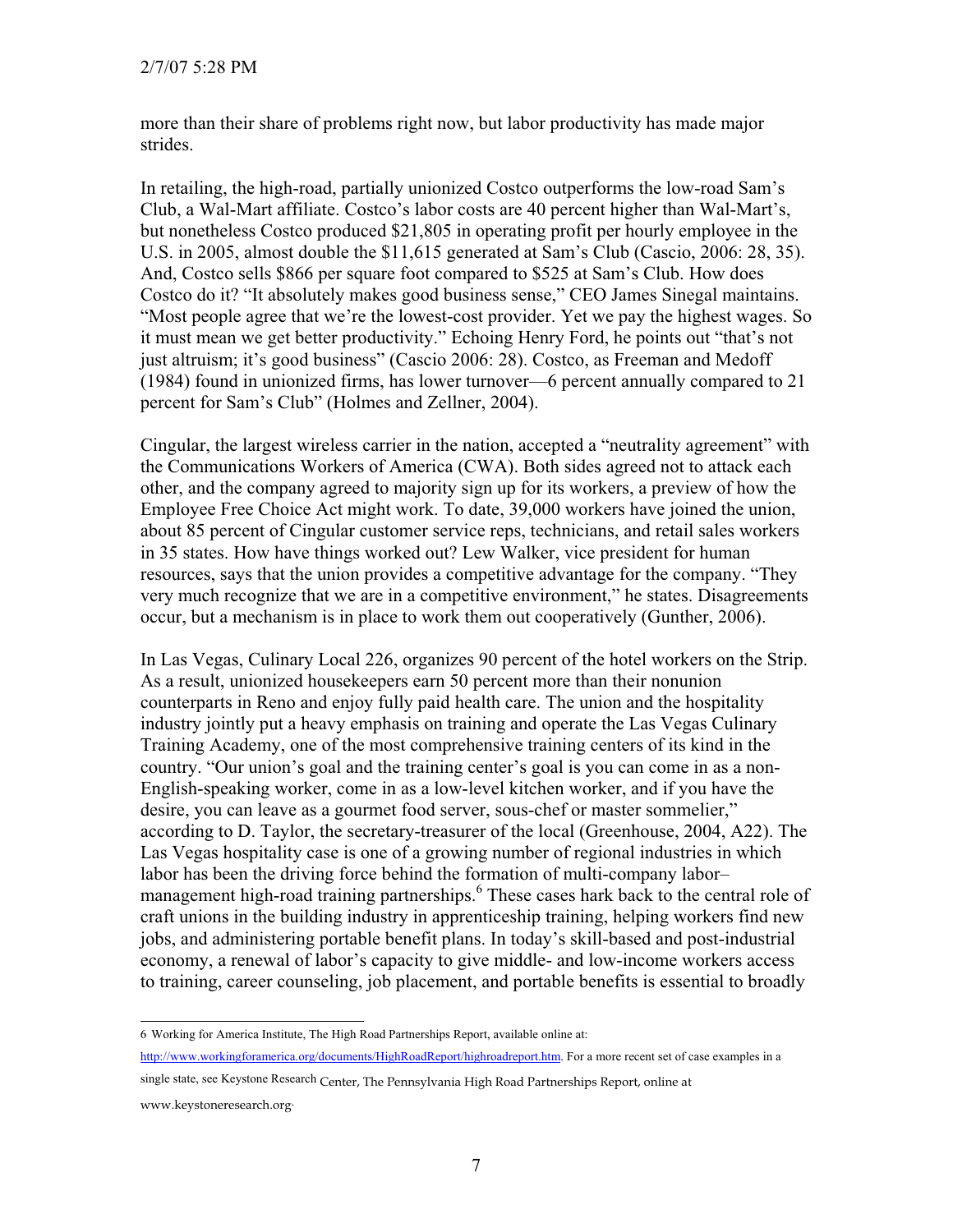shared prosperity. This renewal is equally pivotal to enabling more businesses to compete through skills, high productivity, and quality service. The high wages and extensive training are a successful combination in the service industry, according to management officials such as J. Terrence Lanni, chairman of MGM Mirage (Greenhouse, 2004<sup>a</sup>: A22). The companies benefit and so do the union members, in this case, a group that is 70 percent female and 65 percent nonwhite.

While it is true that short-sighted management can lead a unionized firm into the ground and a recalcitrant union can put a brake on productivity, the literature and case studies confirm that unionization can foster higher productivity.

# **TIME FOR A CHANGE**

In "a healthy workplace," George Schultz tells us, "it is very important that there be some system of checks and balances" (Silk 1991). Today the system of checks and balances that he extols has broken down for over 90 percent of private-sector employees.

When unions decline wages lag, inequality grows, workers at the bottom of the pay ladder suffer, and an important part of the democratic fabric of society unravels. Today unions exist in a context of fierce global pressures and bruising domestic competition. This context alone would be daunting, but an important part of labor's decline is rooted in the fact that employees have lost the right to freely choose whether or not they want to be represented by a union. Labor historian David Brody (2004: 1) points out that "the law serves today as a bulwark of the 'union-free environment' that describes nine-tenths of our private sector economy." Ironically, rather than being labor's Magna Carta, the Wagner Act has been twisted into a vehicle to thwart unionization through delay and intimidation. Steven Pearlstein, the *Washington Post* columnist, did not mince words when he wrote that "over the years, [the right to form unions and bargain collectively] has been whittled away by legislation, poked with holes by appeals courts and reduced to irrelevancy by a well meaning bureaucracy that has let itself be intimidated by political and legal thuggery" (Pearlstein, 2004: E01). And for those workers who happen to win a union, he continued, "any company willing to use intimidation and delaying tactics will never have to sign a first contract with a union, even if employees really want one" (Pearlstein, 2004: E01).

At issue is the right to make a choice free of coercion for "representatives of ones own choosing." To restore this right to millions of American workers, one has to go back to the future: reform the current dysfunctional labor relations system to achieve the spirit of the Wagner Act in a 21st century setting. The Employee Free Choice Act represents an important approach to redressing the lack of balance today through three main provisions: restoring the union recognition procedure that the Wagner Act initially provided; stiffening penalties to deter employer misconduct; and instituting first contract mediation/ arbitration to thwart bad faith bargaining.

The EFCA restores needed balance to a process that has become increasingly dysfunctional. As we have seen, denying workers the right to form a union has important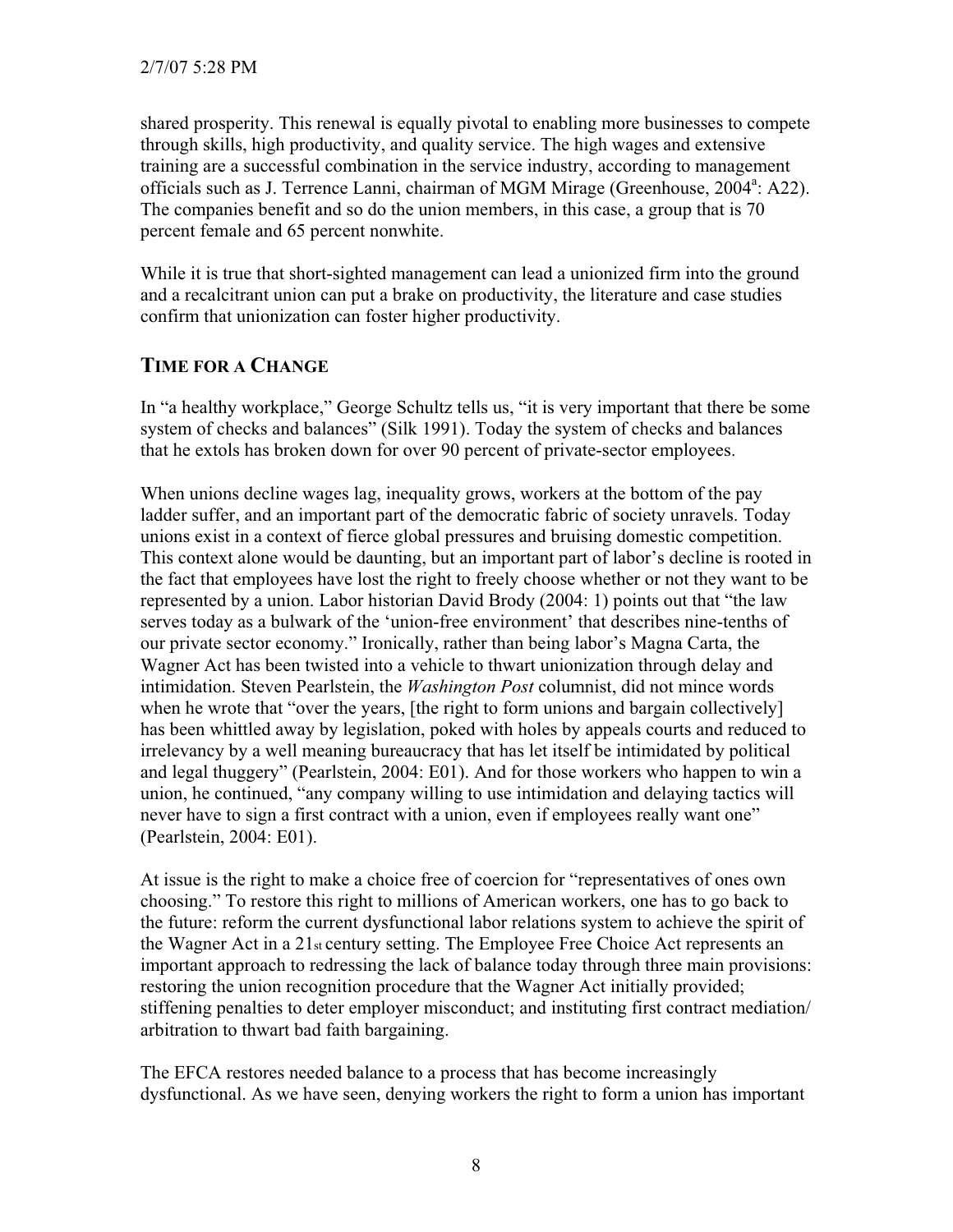consequences for the economy and the political process. Workers' freedom to form unions is, and should be considered, a fundamental human right. All Americans lose—in fact, democracy itself is weakened—if the right to unionize is formally recognized but undermined in practice. Strengthening free choice in the workplace lays the basis for insuring a more prosperous economy and a healthier society. As Studs Terkel put it, "Respect on the job and a voice at the workplace shouldn't be something Americans have to work overtime to achieve" (2006).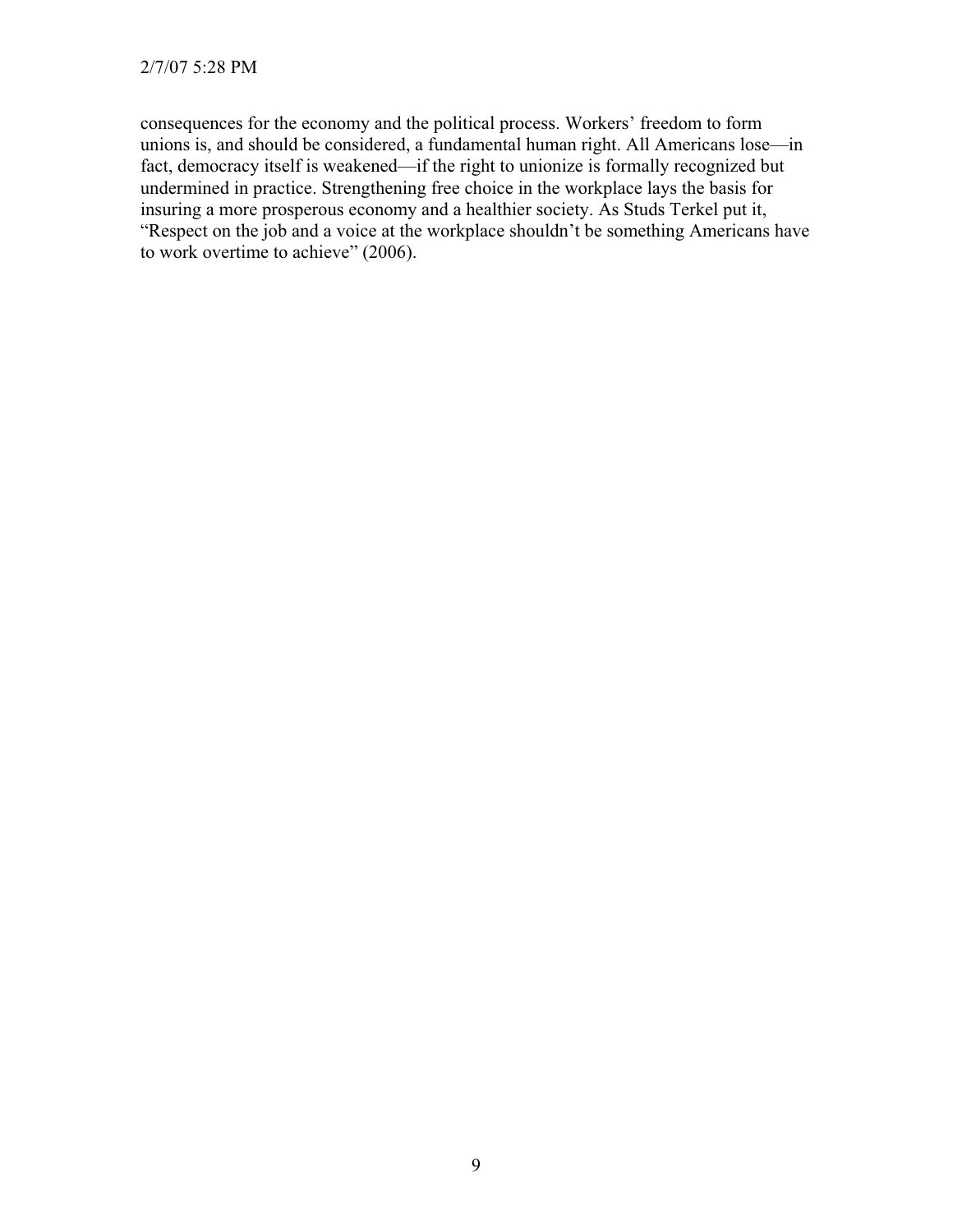## **REFERENCES**

- American Rights at Work. 2007. Washington, DC. Available online at: http://www.americanrightsatwork.org/takeaction/index.cfm
- Appelbaum, Eileen, Thomas Baily, Peter Berg, and Arne Kalleberg. 2000. *Manufacturing Advantage. Why High performance Systems Pay Off*. Ithaca: ILR Press.
- Belman, Dale. 2003. Bargaining for Competitiveness: Law, Research and Case Studies. Richard N. Block, editor, Kalamazoo, MI: Upjohn, 2003, pp. 45-74.
- BLS. *See U.S. Department of Labor. Bureau of Labor Statistics.*
- Blanchflower, David , and Alex Bryson. 2003. What Effect Do Unions Have on Wages Now and Would 'What Do Unions Do' Be Surprised? NBER Working Paper No. 9973. Cambridge, MA: National Bureau of Economic Research. http://www.nber.org /papers/w9973
- Brody, David. 2004. New Strategies. How the Wagner Act Became a Management Tool. *New Labor Forum* (Spring).
- Buchmueller, Thomas C., John DiNardo, and Robert G. Valletta. 1999. Union Effects on Health Insurance Provision and Coverage in the United States. San Francisco: Federal Reserve Bank.
- Budd, John W. and Brian P. McCall. 1997. Unions and unemployment insurance benefits receipt: Evidence from the CPS. Working Paper, Industrial Relations Center, University of Minnesota.
- Cascio, Wayne. 2006. Decency Means More than "Always Low Prices": A Comparison of Costco to Wal-Mart's Sam's Club. *Perspectives,* Academy of Management, August.
- Conlin, Michelle, and Aaron Bernstein. 2004. Working and Poor. *Business Week*, May 31.
- Dew-Becker, Ian and Robert J. Gordon. 2005. Where did the Productivity Growth Go? Inflation Dynamics and the Distribution of Income. Paper to be presented at the 81st meeting of the Brookings Panel on Economic Activity, Washington DC, September 8-9.

Economist, The. 2006. Inequality and the American Dream, June 16.

Farber, Henry S. 2002. Are Unions Still a Threat? Wages and the Decline of Unions,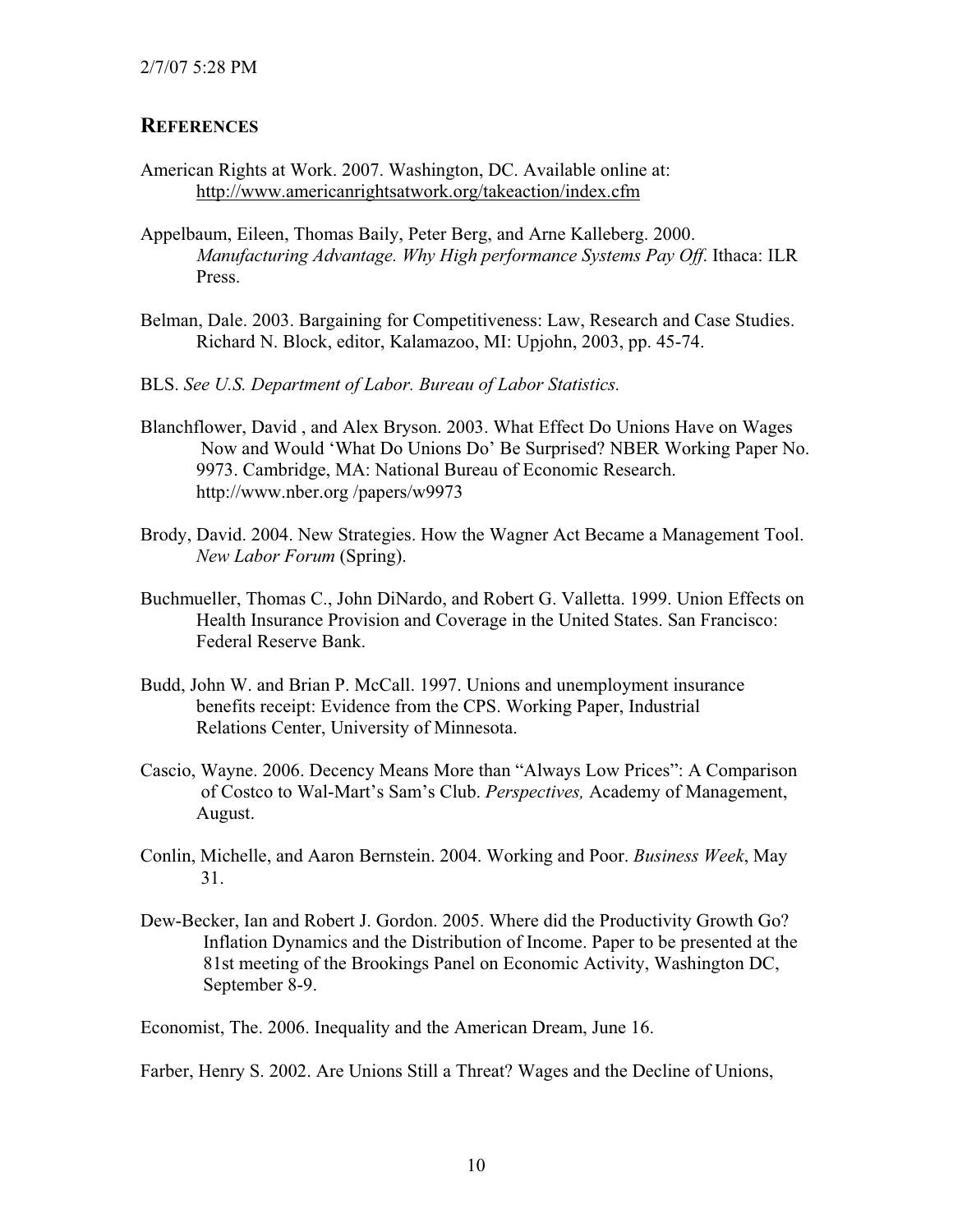1973-2001. Princeton University, Working Paper. Princeton, N.J.: Princeton University.

- -. 2003. Nonunion Wage Rates and the Threat of Unionization. Princeton University, Working Paper. Princeton, N.J.: Princeton University.
- Freeman, Richard, and James L. Medoff. 1984. *What Do Unions Do?* New York: Basic Books.
- Greenhouse, Steven. 2004. Crossing the Border into the Middle Class, *The New York Times,* June 3, A22.

12004<sup>a</sup>. Local 226, 'the Culinary,' Makes Las Vegas the Land of the Living Wage, *The New York Times,* June 3, A22.

Greenspan, Alan. 2005. Testimony before the Committee on Banking, Housing, and Urban Affairs, United States Senate, One Hundred Ninth Congress, July 21. Available online at: http://frwebgate.access.gpo.gov/cgibin/getdoc.cgi?dbname=109\_senate\_hearings&docid=f:24852.pdf

Gunther, Marc. 2007. Cingular bucks anti-union trend. *Fortune,* June 7.

Harbour Consulting. 2006. *The Harbour Report North America 2006*, June.

- Hirsch, Barry T., Michael DuMond, and David MacPherson. 1997. Workers Compensation Recipiency in Union and Nonunion Workplaces. *Industrial and Labor Relations Review* 50 (2)*.*
- Holmes, Stanley, and Wendy Zellner. 2004. The Costco Way; Higher Wages Mean Higher Profits. But Try Telling Wall Street. *Business Week*, April 12: 76.

Krugman, Paul. 2006. Graduates Versus Oligarchs. *The New York Times,* February 27.

**2006**<sup>a</sup>. The Great Wealth Transfer. *Rolling Stone Magazine*, December 14, pp. 44—50.

- Mishel, Lawrence, and Matthew Walters. 2003. How Unions Help All Workers. Washington, DC: Economic Policy Institute.
- Mishel, Lawrence. 2006. Comments on "Growth, Opportunity, and Prosperity in a Globalizing Economy." Presented at The Hamilton Project Conference on "Meeting the Challenge of a Global Economy," The Brookings Institution, Washington, DC, July 25. Available online at: http://www.epinet.org/content.cfm?id=2447